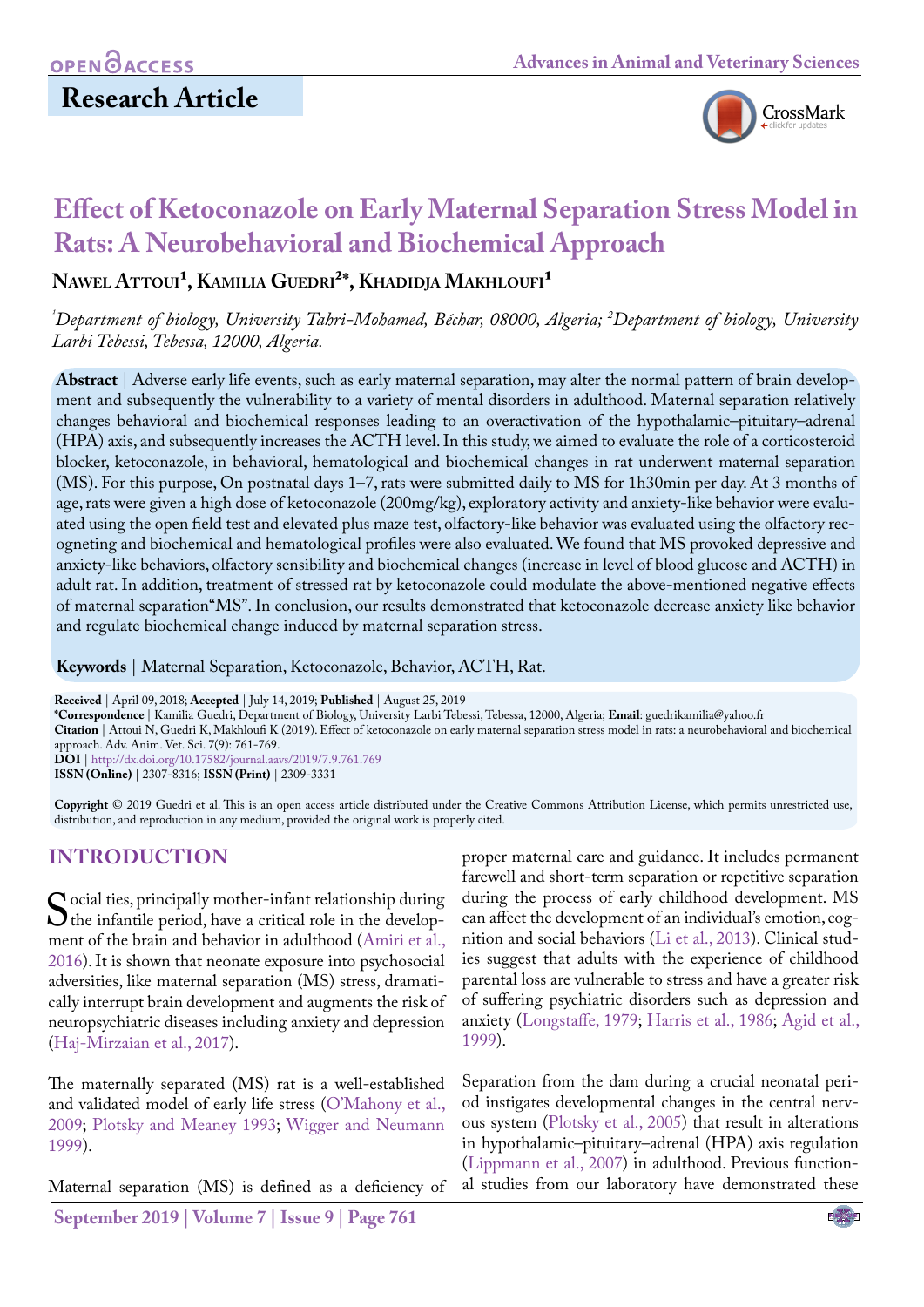# **OPEN**OACCESS

rats exhibit increased anxiety and stress-induced defecation in the open field arena (O'Malley et al., 2010a, [Melo](#page-7-5) [et al., 2018\)](#page-7-5) and increased pain sensitivity in response to colorectal distension (Hyland et al. 2009; O'Mahony et al., 2008). Recently, it has been determined that MS via modulation of oxytocinergic system increased pain sensitivity ([Amini-Khoeia et al., 2019\)](#page-6-4). CRF is crucial to the regulation of anxiety and depression [\(Bale and Vale, 2004;](#page-6-5) Zorrilla and Koob, 2004). and mediates stress-induced changes in GI function (Williams et al., 1987), relating alterations in receptor expression to phenotypic changes should provide a better understanding of the complex interactions between stress susceptibility and disease. Hyperactivity of HPA axis by stress-induced important secretion of catecholamine and glucocorticoid which are believed to underlie the onset of many physiological changes, among these: the psychiatric disorders.

Indeed, increased expression and stress-induced secretion of hypothalamic CRF ([Kuhn and Schanberg, 1998](#page-7-6)) and alterations in the expression of colonic CRF receptors (O'Malley et al., 2010b) have previously been observed in MS rats. However, CRF and CRF receptors are also expressed in extra-hypothalamic brain areas which also contribute to the manifestation of the stress response ([Reul](#page-8-0) [and Holsboer, 2002;](#page-8-0) Van Pett et al., 2000).

Exposure to early life stress is a major pathological contributor to the development of depression in susceptible individuals. Maternal separation (MS, removal of the dam from the litter for 3 h/day from postnatal day (PDN 2–14) is a well-established rodent model of depression [\(Dimate](#page-6-6)[lis et al., 2012](#page-6-6); [James et al., 2014](#page-6-7)) that induces a blunted response to stress [\(Daniels et al., 2004](#page-6-8)) and monoaminergic disturbances comparable to those found in major depression [\(Amos-Kroohs et al., 2016;](#page-5-0) [Ohta et al., 2014](#page-7-7)). It has been reported that ketoconazole plays an antidepressant role in the forced swimming test (FST) in rats [\(Frih et al.,](#page-6-9) [2010](#page-6-9); [Guedri and Frih, 2015](#page-6-10)).

Ketoconazole (KTCZ), an imidazole derivative, is an antimycotic agent and a potent inhibitor of gonadal and adrenal steroidogenesis. KTCZ inhibits the synthesis of ergosterol in fungi and of cholesterol in mammalian cells by blocking 14-demethylation of lanosterol. KTCZ also interferes with several cytochrome P-450-dependent enzymes involved in steroid synthesis. It has been used successfully as a palliative treatment of Cushing's syndrome due to its ability to lower cortisol production. High dose (24 mg/kg) acute KTCZ significantly increased plasma ACTH levels in normal rats [\(Burrin et al., 1986](#page-6-11)).

**September 2019 | Volume 7 | Issue 9 | Page 762** This increase was accompanied by a decrease in corticosterone levels confirming previous observations in man that high dose KTCZ therapy inhibits adrenal steroid pro-

#### **Advances in Animal and Veterinary Sciences**

duction; the fall in corticosterone levels removes negative feedback to the hypothalamus-pituitary and stimulates increased ACTH secretion. Low dose (6 mg/kg) KTCZ therapy had no significant effects on ACTH secretion or adrenal steroid output in rats [\(Burrin et al., 1986\)](#page-6-11).

The aim of this study was to explore the effects of KTCZ blockade of adrenal steroidogenesis on a model of early life stress, maternal separation, in the rat. Amelioration of behaviors disorders after reduction of corticosterone by KTCZ would suggest that elevation of corticosterone precede symptoms. This experiment tested the hypothesis that high dose of KTCZ could prevent behavioral disorders and biochemical alterations after maternal separation.

### **MATERIAL AND METHODS**

#### **Experimental Animals**

In the present study, we used Wistar rats (Rattus rattus) obtained from the Pasteur Institute (Algiers, Algeria). The animals were housed in specific cages maintained in natural photoperiod temperature with standard conditions: an average temperature of  $22 \pm 4$  ° C and a relative humidity of 50-70%. After a twoo weeks of adaptation, 5 female rats were housed in pairs with a male for 6 days for mating, after-parturition.

#### **Experimental Design**

Twenty Offspring of three monthes age, were randomly divided into three groups, Ten rats for each.

(1) Control group (intraperitoneal; IP injected with distilled water), (2) , Group subjected to 90 min maternal separation (MS) for 7 days, (3) MS animals treated by oral gavage of ketoconazole (200mg/kg) daily for 5 days and Group maternal separation treated by ketoconazole (MS+KTCZ).

### **METHODS**

#### **Maternal Separation (MS)**

Maternal separation (MS) consisted of removing the mother from the cage for 90 min while leaving the pups undisturbed. During the separation period, the pups were housed in a different room to disallow communication with their mothers by ultrasound vocalizations (Hofer et al., 1994). The MS group was separated from their mothers daily, on postnatal days 1–7 (PND 1–7) from 90 min.

The control animals were left completely undisturbed throughout this period, except during cage cleaning twice a week, when the animals were also weighed, and for the daily refill of food and water.

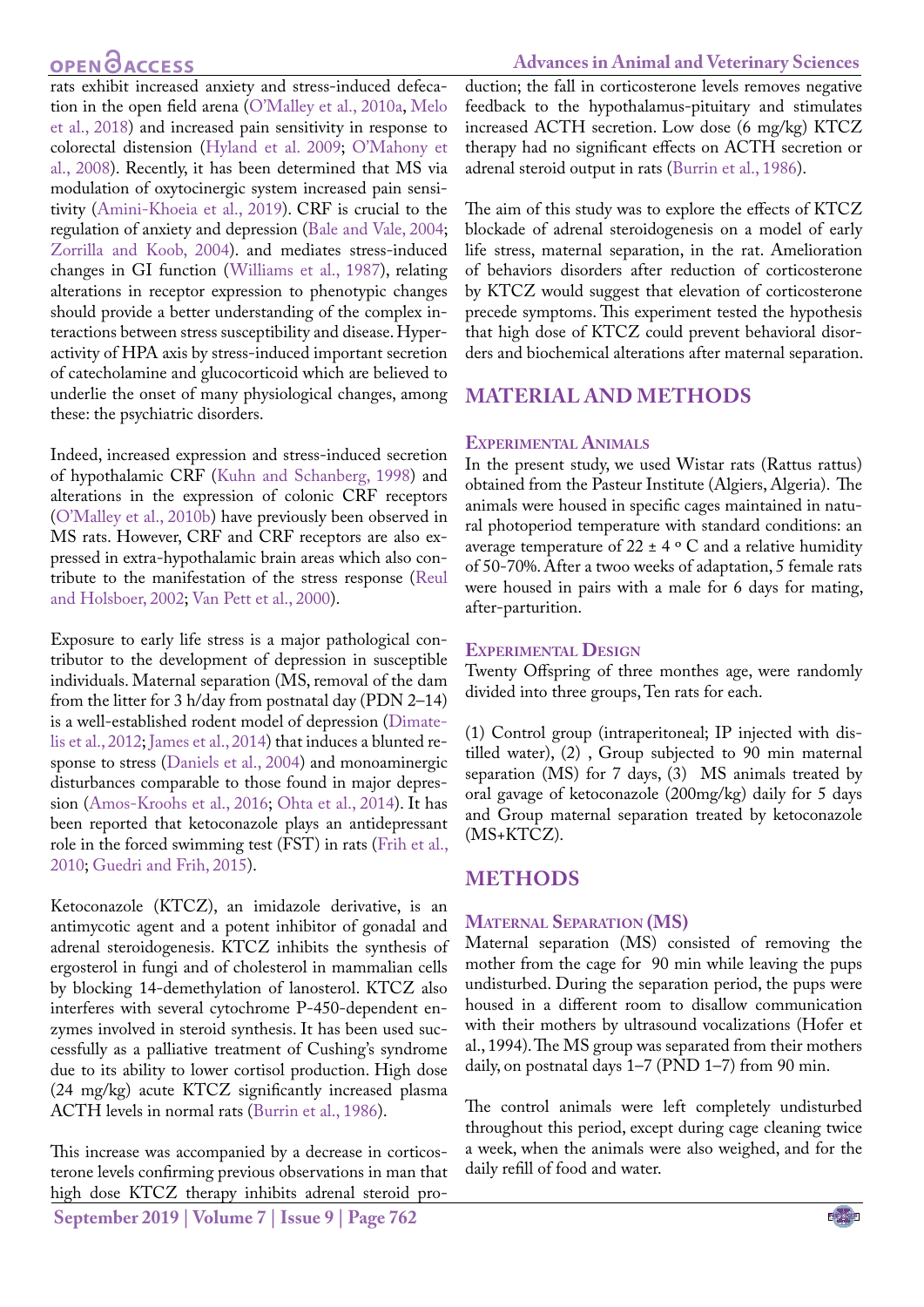# **OPEN**<sub>d</sub>

**Ketoconazole treatment:** Ketoconazole (KTCZ), is an agent antimycotic and a potential inhibitor of adrenal and gonadal steroidogenesis ([Santen et al., 1983](#page-8-1)), after 3 months rats were treated by a high dose 200 mg/kg for 5 days by gavage [\(Amaral and Nunes Junior, 2008\)](#page-5-1).

# **Behavioral Analysis**

After the adaptation of 03 months, the behavioral tests were done. The innate anxiety behavior is a fundamental component of the overall behavior of rodents is manifested by the elevation of the animal to fear when placed under prior experience in an aversive environment. This behavior can be assessed using validated experimental devices, the most used are: the open field test (OF), elevated place maze test (EPM) and olfactory recogneting test (ORT).

**Open Field Test (OF)**: The OFT was used to evaluate the locomotion of animals in response to AW and different treatments according to the criteria described by [Amiri et](#page-6-12) [al. \(2015\).](#page-6-12) The openfield apparatus was white opaque Plexiglas (50 cm x50 cm x 30 cm), which was dimly illuminated. Each mouse was placed gently on the center square (30 cm x 30 cm), and behaviors were recorded by a camera for 5 min and were analyzed. The surface of the apparatus was cleaned with 70% ethanol after each experiment.

**Elevated Place Maze Test (EPM):** The elevated plus maze (EPM), which is based on a natural aversion to the exploration of elevated and open areas, is used to assess exploration, anxiety and motor behavior, as well as spontaneous exploration of new environments, in rodents ([Rodgers](#page-8-2) [and Dalvi, 1997;](#page-8-2) [Cao et al., 2016](#page-6-13)). The EPM used in the present study was made of white wood and consisted of a central square (10×10 cm) from which four arms (10×50 cm each) radiated outward, two of them with walls around the edge 40 cm high (closed arms), and two of them without walls (open arms). The arms were arranged so that the two open arms were opposite each other. The EPM was elevated to a height of 55 cm off the floor. The apparatus was placed in a dedicated room and surrounded with black curtains to reduce environmental cues. Each animal was placed in the center of the maze with its head facing one of the open arms and, upon release, was allowed to move freely throughout the maze for 5 min while its behavior was recorded with a video camera for further analysis. The apparatus was cleaned with 10% ethanol before each animal trial to minimize olfactory cues.

**Olfactory recognition test (ORT):** This test allows us to evaluate the ability of individuals to recognize and move towards familiar smells. They are performed in a T-maze consisting on a central branch and two lateral branches closed by experimental enclosures. These are equipped with removable and perforated

doors allowing the diffusion of the odorous molecules. The rats are subjected to the odor coming from an enclosure  $45 \pm 5$ g of clean sawdust and the other side also contains  $45 \pm 5$ g sawdust nest (clean sawdust X sawdust nest) the rat remains in labyrinth 05 min and between each pass the device will be cleaned with alcohol ([Amiri et al., 2016](#page-6-0)).

### **Hematological Assay**

Blood samples were collected from a retro-orbital puncture in heparin tubes for the determination of CBC (Complete blood count) by Hematology Analyzer (Abacus 380, 19 parameters).

# **Biochemical Analysis**

At the end of the experimental period, animals were fasted for 8–12 h before blood collection in order to cause no interference in the analysis of blood glucose.

Blood samples were obtained after decapitation. Blood glucose was measured by one touch electronic glucometer ACU check, with an accuracy of 7.97±0.35 and and a precision p= 0.9044 [\(Owiredu et al., 2009](#page-7-8)). Other blood samples were collected and allowed to coagulate at room temperature for 30min and were subsequently centrifuged at 3000 tours for 10min. Serum was removed and stored at −80°C until analysis for the dosage of ACTH.

### **ACTH Assay**

Blood samples were collected and plasma was separated using cold centrifugation. Plasma ACTH level was assayed by ACTH ELISA kit (BIOMERICA, INC. 1533 Monrovia Avenue Newport Beach, CA 92663 U.S.A) according to the manufacturer instructions.

### **Statistical Analysis**

MINITAB (Minitab® 13.31) was used for statistical analysis. All values are presented as mean ± S.E.M. Statistical significance was evaluated by one-way analysis of variance (ANOVA) test. Significance was measured using Fisher's least significant for the exact P values and significant differences are noted in the results. The difference between groups was considered significant when  $\alpha$ <0.05.

# **RESULTS**

### **Hematological Study**

Our data (Table 1) showed that maternal separation cause a significant increase in withe blood cells and monocyte counts, and a significant decrease in neutrophils, lymphocyte, and eosinophils counts as compared to control group. The hematological parameters results in maternal separation treated group were similar to the control group.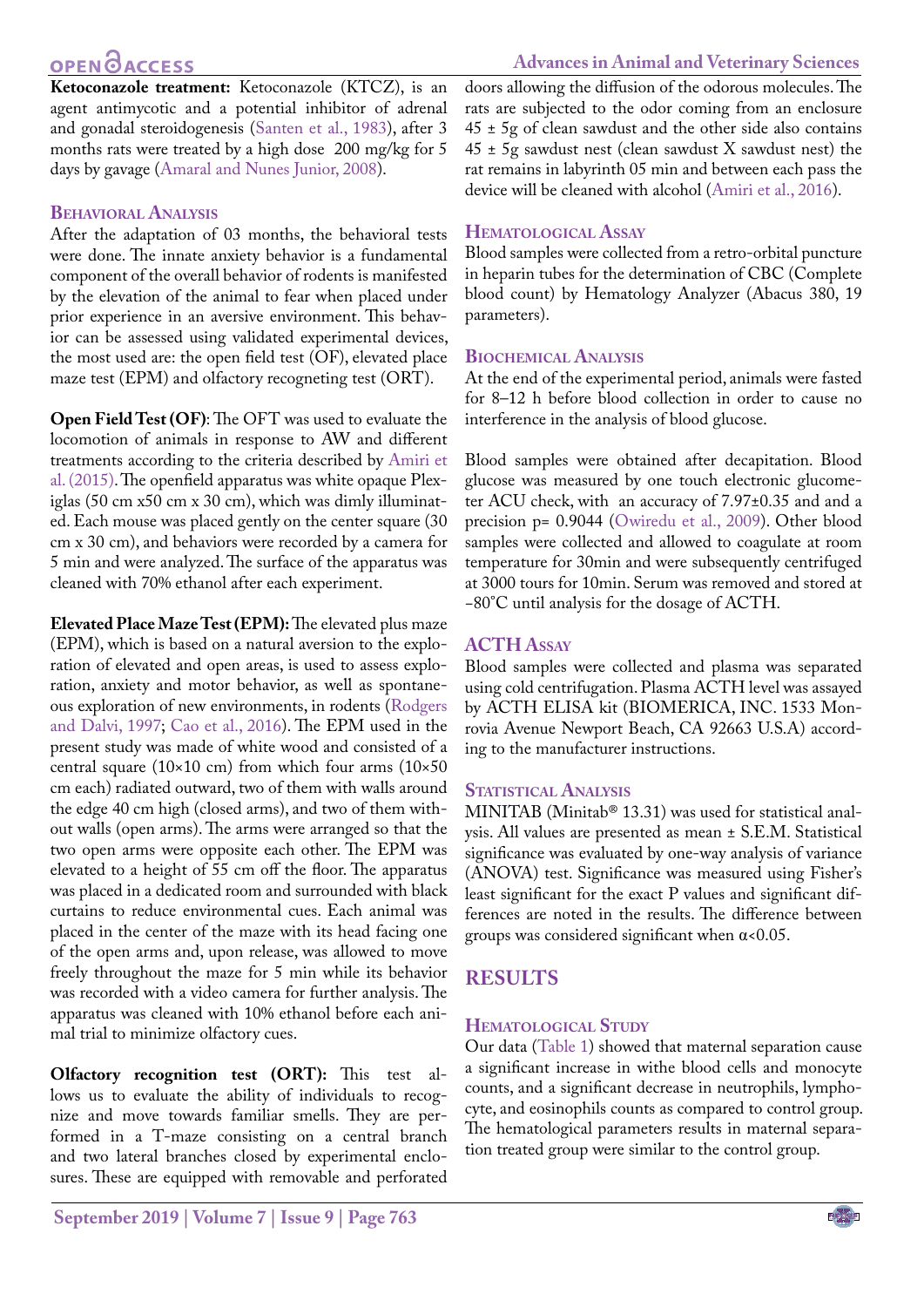# **OPEN OACCESS**

**Table 1:** Variation of hematological parameters in control, maternal separation "MS" and maternal separation treated groups "MS+KTCZ"

| <b>Groups</b>             | Control          | <b>MS</b>            | <b>KTCZ+MS</b>   |
|---------------------------|------------------|----------------------|------------------|
| WBC (10 <sup>3</sup> /ul) | $7.28 \pm 0.29$  | 14.04±0.37***        | $7.53 \pm 0.57$  |
| Neurtophills<br>(%)       | $24.55 \pm 0.79$ | $19.72 \pm 2.71$ *** | $25.02 \pm 2.11$ |
| Lymphocytes<br>(96)       | $77.28 \pm 0.2$  | 59.08±0.22***        | $75.25 \pm 0.12$ |
| Monocytes (%)             | $0.53 \pm 1.36$  | $3.85 \pm 1.26$ ***  | $0.48\pm0.92$    |
| Eosinophills<br>(%)       | $1.73 \pm 0.20$  | $0.0\pm0.12***$      | $1.95 \pm 0.09$  |



<span id="page-3-0"></span>**Figure 1**: Change of biochimical parameters in controls, maternal separation and maternal separation treated groups A. Blood glucose level (ng/dl) b. ACTH plasmatique level (ng/l)

B. *(T: Temoin, MS: maternal separation, KTCZ: ketoconazole,*   $*_{p} < 0.05; **_{p} < 0.01; **_{p} < 0.001$ .



<span id="page-3-1"></span>Figure 2: Changes in the parameters of olfactory recognition test following control, maternal separation and maternal separation treated groups.

*(T: Temoin, MS: maternal separation, KTCZ: ketoconazole, \**   $p < 0.05$ ; \*\* $p < 0.01$ ; \*\* $p < 0.001$ ).

#### **Biochemical Study**

Our results show ([Figure 1\)](#page-3-0) that early maternal separation

results in a significant increase in Blood glucose and ACTH level compared to the control group. Treatment of stressed group by ketoconazole reduces the level of Blood glucose and ACTH.

#### **Behavioral Study**

**Olfactory like behavior:** Our results [\(Figure 2\)](#page-3-1) indicate that, in maternal separation rats, the latency time for choice were increased significantly and they spent more time in center and in own nest fissure that in nest fissure. No difference significant in stressed treated groups compared to control.



<span id="page-3-2"></span>**Figure 3**: Changes in the parameters of the EPM test following control, maternal separation and maternal separation treated groups.

*(T: Temoin, MS: maternal separation, KTCZ: ketoconazole, \**   $p < 0.05$ ; \*\* $p < 0.01$ ; \*\*\* $p < 0.001$ ).



<span id="page-3-3"></span>**Figure 4:** Changes in the parameters of the OF test following controls , maternal separation and maternal separation treated groups

KTCZ+MS

 $MS$ 

**A**. Time spent in center **B.** Time spent in the peripheral area (sec), **C**. Mobility time(sec)

- **D.** Number of defecation
- *(T: Temoin, MS: maternal separation, KTCZ: ketoconazole, \**   $p < 0.05$ ; \*\* $p < 0.01$ ; \*\*\* $p < 0.001$ ).

**September 2019 | Volume 7 | Issue 9 | Page 764**

**MS** 

KTCZ+MS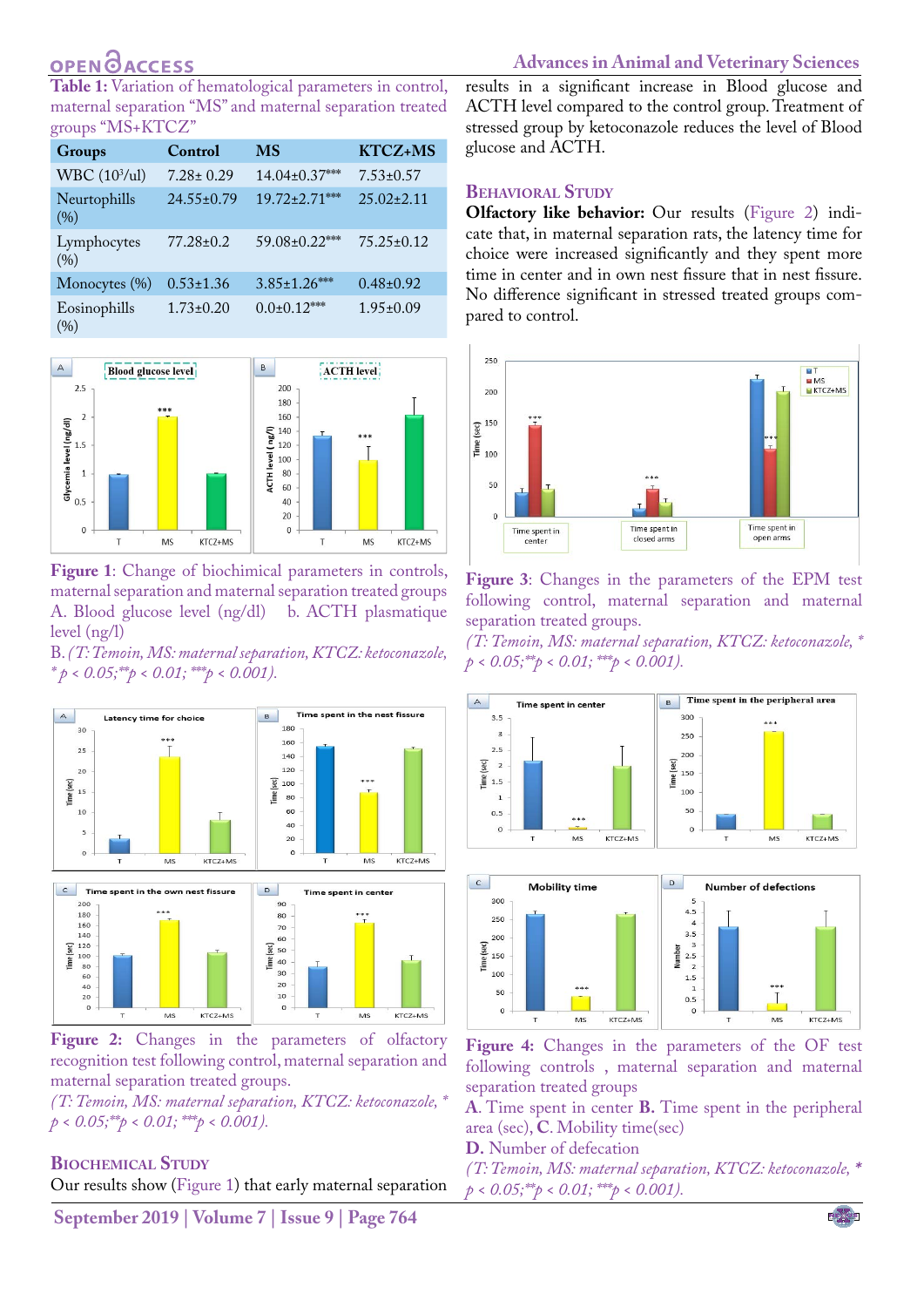# OPEN <u>OACCESS</u>

**Advances in Animal and Veterinary Sciences**

**Anxiety-like behavioral development**: The statistical analysis of results ([Figure 3](#page-3-2)) revealed a significant decrease of the time spent in the open arms of the dispositive in stressed maternal separated rats compared to the control rats and consequently a very significant increase of the time spent in the closed arms in the stressed rats compared to the control rats.

**Locomotion-like behavioral development:** The results [\(Figure 4\)](#page-3-3) Show a significant decrease of the distance travelled and the number of a turnaround in MS animals compared to control group and significant increase of the immobility time and a number of defecation.

# **DISCUSSION**

Current evidence suggests that animals subjected to early life maternal separation from PND 1–7 for a duration of 90min have increased behavioral disorders and altered biochemical parameters during adult life.

Our results showed, that maternal separated rats displayed a significant increase in anxiety-like behavior compared to control group in EPM test, they spent relatively less time in the open arms and more time in the closed arms of the EPM, its due to the overactivation of the sympathetic axis which stimulates the immune system which increases the pro-inflammatory cytokines cerebral which in turn react on these neuronal receptors and alter the metabolism of tryptophan which induce the decrease of serotonin level. Neurotransmitter systems appear vulnerable to adversity early in life. Reduced serotonin receptor expression has been demon-strated in the prefrontal cortex, hippocampus [\(Ohta K-i Miki et al., 2014](#page-7-7)[; Li et al., 2013](#page-7-1)) and raphe nucleus [\(Own et al., 2013](#page-7-9); [Jahng et al., 2010](#page-7-10)) following early stress in animal models, indicating that adversity impairs serotonergic signalling. Reports also indicate that early stress influences dopaminergic signalling; decreased activity of the mesolimbic dopaminergic system has been demonstrated following separation, once again in line with depression-like behavior ([Jahng et al., 2010](#page-7-10)). Alterations in social [\(Franklin et al., 2011\)](#page-6-14) anxiety ([Li et al., 2011\)](#page-7-1) and depression-like ([Leussis et al., 2012](#page-7-11)) behaviours have each been associated with altered monoaminergic neurotransmission in several works. Similarly decreased expression of parvalbumin, a GABAergic.

It is well established that MS causes lasting negative effects on the brain and behavior ([Smith et al., 1997](#page-8-3)), and it is widely used to model anxiety-like behaviors (Aisa et al., 2007; [Ishikawa et al., 2015](#page-6-7)[; Cao et al., 2016](#page-6-13); [Amini-Khoei](#page-6-4) [et al., 2019](#page-6-4); [Sang-Seo et al., 2019\)](#page-8-4), especially if we consider the frequency of comorbidity of these mood disorders. Other studies apply the MS daily, between postnatal days

**September 2019 | Volume 7 | Issue 9 | Page 765**

2–14, for 3 h ([Diehl et al., 2012](#page-6-15); [Amiri et al., 2016\)](#page-6-0), especially those that correlate MS to mood disorders, since it is a critical period for the maturation of the hypothalamic-hypophysis-adrenal axis in rodents.

In the open field test, the animals submitted to MS showed a reduction in the traveled distance and an increase of immobility time wich represents a decrease in the exploratory activity. This avoidance of open areas is indicative of anxiety-like behavior, which was also evidenced in our EPM experiment, where the MS animals explored the open arms of the apparatus for a shorter time. In agreement, previous studies in this experimental model have demonstrated a reduced activity in the central area of the open field and in the open arms of the elevated plus maze ([Ishikawa et al.,](#page-6-7)  [2015](#page-6-7); [Cao et al., 2016\)](#page-6-13).

During the development of rats, olfaction is essential for the recognition of the mother and the udders ([Blass et al.,](#page-6-16)  [1980](#page-6-16)) is after essential to the nest [\(Brown, 1982](#page-6-17)) and apparent or familiar partners [\(Kristensen et al., 2001](#page-7-12)).

The rat is an animal called macros mate because it has very good capabilities of detection of volatile molecules. The olfactory system is a sensory system specialized in the detection and processing of volatile chemical in-formation, the odorant molecules. Unlike vision, it is a relatively plastic sensory system. An unknown molecule can still be detected, even if the olfactory sensation is weak at the beginning, the olfactory system will develop later receivers to detect it more effectively [\(Duchamp-Viret, 2012\)](#page-6-18). Sensory signals play a key role in establishing and main-taining the twoway relationship between mother and off-spring. From a young's point of view, olfaction is essential for the recognition of the mother and the udders [\(Blass and Teicher,](#page-6-16)  [1980](#page-6-16)), nest [\(Brown, 1982](#page-6-17)), related or familiar partners ([Kristensen et al., 2001\)](#page-7-12).

In on our results, MS animals showed a decrease in olfactory sensitivity compared to control, this decrease is directly related to the absence of nasal breathing that is to say a respiratory distress in altering air conditioning inspires ([Kimnelman, 1993\)](#page-7-13). The early nasal abstraction has an impact on the olfactory abilities that disturbed the orientation towards the nest. Stress, bilateral nasal obstruction could therefore be a stressful multi-factorial situation. In the case where it would actually result in the establishment of a stress response, the nasal obstruction would represent a chronic stressful situation, ie a relatively moderate disturbance lasting for several days [\(Pacak and polkovits, 2001\)](#page-7-14). Our result showed a remarkable increase in blood glucose level in MS animals to controls. According to ([Hers, 1990](#page-6-19); [Nordlie et al., 1999](#page-7-15); Abdollahi et al., 2003a[,b](#page-5-2)). The liver plays a major role in blood glucose homeostasis by maintaining a balance between glucose uptake and storage via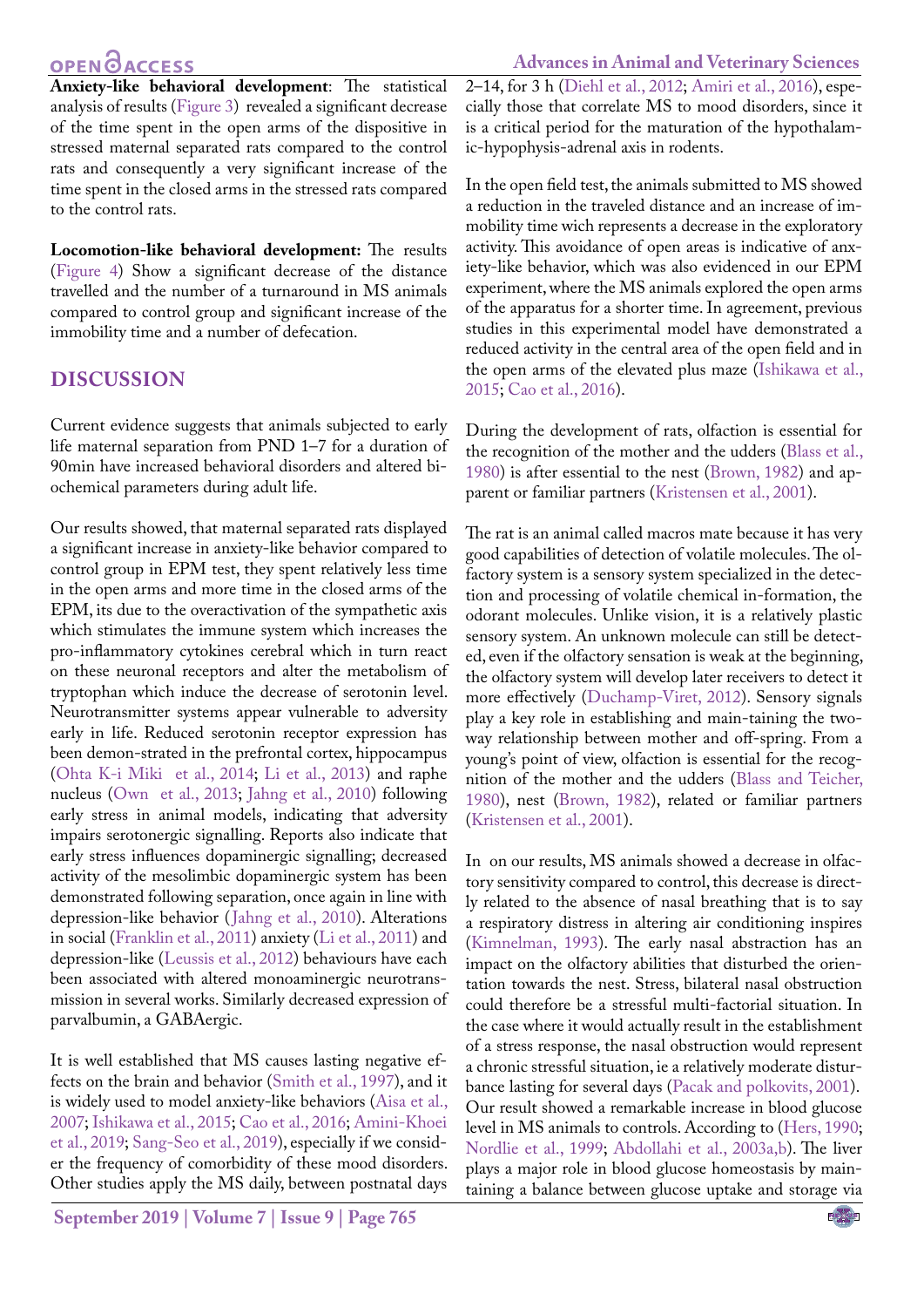# **OPEN**OACCESS

glycogenesis and glucose release through glycogenolysis and gluconeogenesis. In recent years the mechanisms affecting glucose homeostasis have been researched. Stimulation of gluconeogenesis and hepatic glycogenolysis is proposed as a mechanism responsible for OP-induced increase in blood glucose level ([Abdollahi et al., 2004\)](#page-5-3), the other mechanism is activation of the hypothalamic-pituitary-adrenal axis (HHS), activation of the HHS axis by OPs leads to the secretion of glucocorticoids and thus a possible increase in blood glucose ([Rahimi and Abdollahi,](#page-7-16) [2007\)](#page-7-16).

During stress, activation of the corticotropic axis begins with stimulation of the amygdala. This stimulation leads to the release of corticotropin-releasing hormone (CRH) in the pituitary portal system. CRH is the main regulator of the adenohypophysis adrenocorticotropic hormone (ACTH) secretion ([Chrousos and Gold, 1992\)](#page-6-20). In response to ACTH, the steroidogenic cells of the adrenal glands use cholesterol to produce steroid hormones. Among these, glucocorticoids (cortisol and corticosterone) are the ultimate effectors of the neuroendocrine response to stress ([Ottaviani et al., 1996\)](#page-7-17). Indeed, when an animal is facing a stressor, plasma cortisol levels (in most mammals) and corticosterone (in rodents especially) increase more or less rapidly depending on the nature of the intensity and duration of the stresseur. Activation of glucocorticoids are mainly related to carbohydrate, lipid and protein metabolism. The secretion of glucocorticoids leads to lysis of energy reserves and the increase of blood glucose level [\(Ot](#page-7-17)[taviani et al., 1996](#page-7-17)). It is, in fact, global redistribution of energy in a way that facilitates the adaptation of the body [\(Bodey et al., 1999](#page-6-21)).

After the treatment by the ketoconazole, we noticed that there is not a significant difference between the rats separated for 90 min treated and control rats so in this treatment also ketoconazole highlighted the setting in the play of the axis corticotrope in the definitions of behavior. These relays engaged via the hypothalamic-pituitary-adrenal (HPA) axis seem to induce a change of behavior pace to a stressful situation.

It has been reported that Stress causes alteration in hematological parameters like increase in total and differential WBC counts, neutrophils (Takano, 1983; [Lakshmi and](#page-7-18) [Sudhakar, 2009](#page-7-18)). In our results, maternal separation stress increase wihte blood cells and monocytes counts and decrease neutrophiles, eiosinopillis and lymphocytes counts compared to controls. However, glucocorticoids may exert immunostimulatory properties of B cells play sometimes a role of immunostimulant and sometimes immunosuppressive ([Steele, 2002\)](#page-8-5). Leukocytes possess receptors for adrenaline, sex steroids, insulin, prolactin, growth hormone and thyroxine. Monocytes from bone marrow have not

been only a phagocytic activity but also secrete enzymes , proteins , prostaglandins , cytokines and even ROS (Reactive oxygen species) and NO (reactive nitrogen species) (Pereira et al., 1996). Which are important in the defense against pathogens and tumor cells. ([Hibbs et al., 1988](#page-6-22); [Macmicking et al., 1997\)](#page-7-19). High levels of cortisol stimulate apoptosis of thymocytes and can cause lymphopenia and monocytopenia (Nascimento et al., 2004).

### **CONCLUSION**

The study, therefore, concluded that ketoconazole has a potential antistress activity in maternal separation stress in rat. it prevented the stress-induced alteration in hematological, biochemical and behavioral parameters.

# **ACKNOWLEDGEMENT**

The authors of this article would like to thank Dr. Toul Fethi for their scientific comments and for linguistic assistance.

# **CONFLICT OF INTEREST**

There is no conflict of interest.

# **AUTHORS CONTRIBUTION**

All authors contributed equally.

### **REFERENCES**

- • Abdollahi M, Chan TS, Subrahmanyam V, O'Brien PJ (2003a). Effects of phosphodiesterase 3, 4, 5inhibitorson hepatocyte CAMP levels, glycogenolysis, gluconeogenesis and suscptility to mitochondrial toxin. Molé. Cellul. Biochem. 25: 205-211[. https://doi.org/10.1023/A:1025568714217]( https://doi.org/10.1023/A:1025568714217 )
- <span id="page-5-2"></span>• Abdollahi M, Soleimani F, Kangarlou S (2003b). A view on blood glucose variation and effecting parameters. Middle East Pharma. 11: 6-10.
- <span id="page-5-3"></span>• Abdollahi M, Donyavi M, Pournourmohammadi S, Saadat M (2004). Hyperglycemie associated with increased hepatic glycogenphosphorylase and phosphoenl pyruvate carboxykinase in rats following sub chronic escposure to malathion comparative. Biochem. Physilog. 137: 247-343. [https://doi.org/10.1016/j.cca.2004.03.009](https://doi.org/10.1016/j.cca.2004.03.009 )
- <span id="page-5-1"></span>• Amaral V, Nunes Junior GP (2008). Ketoconazole-and fluconazole-induced embryotoxicity and skeletal anomalies in wistar rats: a comparative study. Brazilian Arch. Biol. Technol. 51(6): 1153-1161. [https://doi.org/10.1590/S1516-](https://doi.org/10.1590/S1516-89132008000600010 ) [89132008000600010](https://doi.org/10.1590/S1516-89132008000600010 )
- <span id="page-5-0"></span>• Amos-Kroohs RM, Graham DL, Grace CE, Braun AA, Schaefer TL, Skelton MR, Vorhees CV, Williams MT (2016). Developmental stress and lead (Pb): effects of maternal separation and/or Pb on corticosterone, monoamine, and blood Pb in rats. Neurotoxicology. 54:22–33. [https://doi.](https://doi.org/10.1016/j.neuro.2016.02.011 ) [org/10.1016/j.neuro.2016.02.011](https://doi.org/10.1016/j.neuro.2016.02.011 )

**September 2019 | Volume 7 | Issue 9 | Page 766**

#### **Advances in Animal and Veterinary Sciences**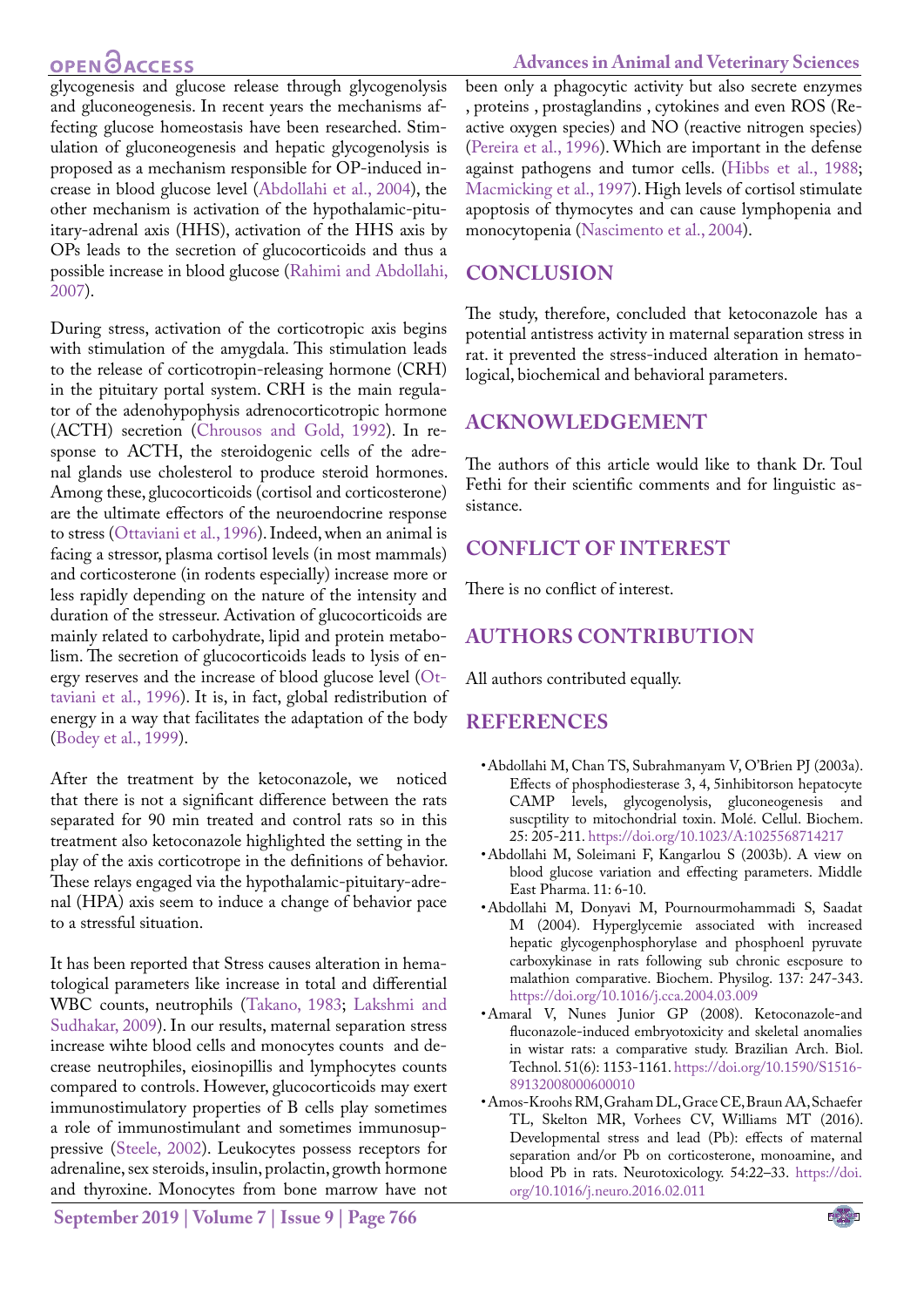#### **Advances in Animal and Veterinary Sciences**

# **OPEN**OACCESS

- <span id="page-6-4"></span>• Amini-Khoeia H, Haghani-Samania E, Beigia M, Soltania A, Mobinib GR, Balali-Dehkordic S, Haj-Mirzaiand A, Rafieian-Kopaeia M, Alizadehb A, Hojjatie MR, Validif M (2019). On the role of corticosterone in behavioral disorders, microbiota composition alteration and neuroimmune response in adult male mice subjected to maternal separation stress. Int. Immunopharmacol. 66 :242–250 [https://doi.](https://doi.org/10.1016/j.intimp.2018.11.037 ) [org/10.1016/j.intimp.2018.11.037](https://doi.org/10.1016/j.intimp.2018.11.037 )
- <span id="page-6-12"></span>• Amiri S, Amini-Khoei H, Haj-Mirzaian A, Rahimi-Balaei M, Naserzadeh P, Dehpour A, Mehr SE, Hosseini MJ (2015). Tropisetron attenuated the anxiogenic effects of social isolation by modulating nitrergic system and mitochondrial function. Biochem. Biophys. Acta. (12):2464–2475. [https://](https://doi.org/10.1016/j.bbagen.2015.09.009 ) [doi.org/10.1016/j.bbagen.2015.09.009](https://doi.org/10.1016/j.bbagen.2015.09.009 )
- <span id="page-6-0"></span>• Amiri S, Amini-Khoei H, Mohammadi-Asl A, Alijanpour S, Haj-Mirzaian A, Rahimi-Balaei M (2016). Involvement of D1 and D2 dopamine receptors in the antidepressant-like effects of selegiline in maternal separation model of mouse. Physiol. Behav. 163: 107–114. [https://doi.org/10.1016/j.](https://doi.org/10.1016/j.physbeh.2016.04.052 ) [physbeh.2016.04.052](https://doi.org/10.1016/j.physbeh.2016.04.052 )
- <span id="page-6-3"></span>• Agid O, Shapira B, Zislin J, Ritsner M, Hanin B, Murad H, Troudart T, Bloch M, Heresco-Levy U, Lerer B (1999). Environment and vulnerability to major psychiatric illness: a case control study of early parental loss in major depression, bipolar disorder and schizophrenia. Mol. Psychiatry. 4:163– 172[. https://doi.org/10.1038/sj.mp.4000473]( https://doi.org/10.1038/sj.mp.4000473 )
- • Aisa B, Tordera R, Lasheras B, Del Río J, Ramírez MJ (2007). Cognitive impairment associated to HPA axis hyperactivity after maternal separation in rats. Psychoneuroendocrinology. 32: 256–266. [https://doi.](https://doi.org/10.1016/j.psyneuen.2006.12.013 ) [org/10.1016/j.psyneuen.2006.12.013](https://doi.org/10.1016/j.psyneuen.2006.12.013 )
- • Angrini M, Leslie, JC, Shephard, RA (1998). Effects of propanolol, buspirone, pCPA, reserpine and chlordiazepoxide on open-field behavior. Pharm. Biochem. Behav. 59: 387- 397. [https://doi.org/10.1016/S0091-3057\(97\)00457-7](https://doi.org/10.1016/S0091-3057(97)00457-7 )
- <span id="page-6-16"></span>• Balass EM, Teicher MH (1980). Suckling. Science. 210: 15-22. [https://doi.org/10.1126/science.6997992](https://doi.org/10.1126/science.6997992 )
- <span id="page-6-5"></span>• Bale TL, Vale WW (2004). CRF and CRF receptors: role in stress responsivity and other behaviors. Annu. Rev. Pharmacol. Toxicol. 44:525–557. [https://doi.org/10.1146/](https://doi.org/10.1146/annurev.pharmtox.44.101802.121410) [annurev.pharmtox.44.101802.121410](https://doi.org/10.1146/annurev.pharmtox.44.101802.121410)
- <span id="page-6-21"></span>• Bodey B, Bodey BJ, Siegel SE, Kaiser HE (1999). Moleculaire biological ontogensis of the thymicreticuloepithehal cell network during the organization of the cellular micro environment. *In Vivo.* 13: 267-294.
- <span id="page-6-17"></span>• Brown BE (1982). Preferences of pre-and post-Weanling long-Evans rats for nest odors. Physiol. Behav. 29: 865-874. [https://doi.org/10.1016/0031-9384\(82\)90337-7](https://doi.org/10.1016/0031-9384(82)90337-7 )
- <span id="page-6-11"></span>• Burrin JM, Yeo TH, Ashby MJ, Bloom SR (1986). Effect of Ketoconazole on adrenocorticotrophic hormone secretion *in vitro* and *in vivo*. J. Endocrinol. 108:37–41. [https://doi.](https://doi.org/10.1677/joe.0.1080037 ) [org/10.1677/joe.0.1080037](https://doi.org/10.1677/joe.0.1080037 )
- <span id="page-6-13"></span>• Cao B, Wang J, Mu L, Poon DC, Li Y (2016). Impairment of decision making associated with disruption of phase-locking in the anterior cingulate cortex in viscerally hypersensitive rats. Exp. Neurol. 286: 21–31. [https://doi.org/10.1016/j.](https://doi.org/10.1016/j.expneurol.2016.09.010 ) [expneurol.2016.09.010](https://doi.org/10.1016/j.expneurol.2016.09.010 )
- <span id="page-6-20"></span>• Chrousos GP, Gold PW (1992). The concepts of stress and stress system disorders: overview of physical and behavioral homeostasis. Jama. 267(9) : 1244-1252. [https://doi.](https://doi.org/10.1001/jama.267.9.1244 ) [org/10.1001/jama.267.9.1244](https://doi.org/10.1001/jama.267.9.1244 )
- <span id="page-6-8"></span>• Daniels WM, Pietersen CY, Carstens ME, Stein DJ (2004). Maternal separation in rats leads to anxiety-like

behavior and a blunted ACTH response and altered neurotransmitter levels in response to a subsequent stressor. Metab. Brain Dis. 19: 3–14. [https://doi.org/10.1023/](https://doi.org/10.1023/B:MEBR.0000027412.19664.b3 ) [B:MEBR.0000027412.19664.b3](https://doi.org/10.1023/B:MEBR.0000027412.19664.b3 )

- <span id="page-6-15"></span>• Diehl LA, Alvares LO, Noschang C, Engelke D, Andreazza AC, Goncalves CA (2012). Long-lasting effects of maternal separation on an animal model of post-traumatic stress disorder: effects on memory and hippocampal oxidative stress. Neurochem. Res. 37: 700–70710. [https://doi.](https://doi.org/10.1007/s11064-011-0660-6 ) [org/10.1007/s11064-011-0660-6](https://doi.org/10.1007/s11064-011-0660-6 )
- <span id="page-6-6"></span>• Dimatelis JJ, Stein DJ, Russell VA (2012). Behavioral changes after maternal separation are reversed by chronic constant light treatment. Brain Res. 1480: 61–71. [https://doi.](https://doi.org/10.1016/j.brainres.2012.07.013) [org/10.1016/j.brainres.2012.07.013](https://doi.org/10.1016/j.brainres.2012.07.013)
- <span id="page-6-18"></span>• Duchamp-Viret P, Chaput MA, Duchamp A (2012). Odor response properties of rat olfactory receptor neurons. Science. 284: 2171–2174. [https://doi.org/10.1126/](https://doi.org/10.1126/science.284.5423.2171 ) [science.284.5423.2171](https://doi.org/10.1126/science.284.5423.2171 )
- <span id="page-6-14"></span>• Franklin TB, Linder N, Russig H, Thony B, Mansuy IM (2011). Influence of early stress onsocial abilities and serotonergic functions across generations in mice.PloS One. 6: e21842 [https://doi.org/10.1371/journal.pone.0021842.](https://doi.org/10.1371/journal.pone.0021842. )
- <span id="page-6-9"></span>• Frih H, Djenidi R, Ali Rachedi B, Frih N, Tahraoui A, Bairi AM (2010). Le ketoconazole antagonise les effets immunogonadotropes au test de la nage forcée chez le rat mâle Wistar. Rev. Can. Physiol. Pharmacol. 88 : 733–744. [https://doi.org/10.1139/Y10-048](https://doi.org/10.1139/Y10-048 )
- • Gold PW, Goodwin FK, Chrousos GP (1988). Clinical and biochemical manifestations of depression: relation to the neurobiology of stress II. N. Engl. J. Med. 319: 413-420. [https://doi.org/10.1056/NEJM198808183190706](https://doi.org/10.1056/NEJM198808183190706 )
- <span id="page-6-10"></span>• Guedri K, Frih H (2015). Cyclosporine A reverses immuneendocrine damages induced by ketoconazole: , LAP ( Lambert Academy Publishing), ISBN: : 978-3-659-47489- 7.
- <span id="page-6-1"></span>• Haj-Mirzaian S, Amiri H, Amini-Khoei M.J, Hosseini A, Haj-Mirzaian M, Momeny (2017). Anxiety-and depressive-like behaviors are associated with altered hippocampal energy and inflammatory status in a mouse model of Crohn's disease, Neuroscience. 366: 124–137. [https://doi.org/10.1016/j.](https://doi.org/10.1016/j.neuroscience.2017.10.023 ) [neuroscience.2017.10.023](https://doi.org/10.1016/j.neuroscience.2017.10.023 )
- <span id="page-6-2"></span>• Harris T, Brown GW, Bifulco A (1986). Loss of parent in childhood and adult psychiatric disorder: the role of lack of adequate parental care. Psychol. Med. 16:641–659. [https://](https://doi.org/10.1017/S0033291700010394 ) [doi.org/10.1017/S0033291700010394](https://doi.org/10.1017/S0033291700010394 )
- <span id="page-6-19"></span>• Hers HG (1990). Mechanisms of blood glucose homeostasis.<br>J.Inher.Metabo.Disorder. 13: 395-410. https://doi. J.Inher.Metabo.Disorder. 13: [org/10.1007/BF01799497](https://doi.org/10.1007/BF01799497 )
- <span id="page-6-22"></span>• Hibbs JB, Taintor RB, Vavrin Z, Rachlin EM (1988). Nitric oxide: Acytotoxic activated macrophage effector molecule. Biochem. Biophysi. Res. Commun, 57(1):87-94. [https://doi.](https://doi.org/10.1016/S0006-291X(88)80015-9 ) [org/10.1016/S0006-291X\(88\)80015-9](https://doi.org/10.1016/S0006-291X(88)80015-9 )
- • Hofer MA, Brunelli SA, Shair HN (1994) Potentiation of isolation-induced vocalization by brief exposure of rat pups to maternal cues. Dev.Psychobiol.27:503–517. [https://doi.](https://doi.org/10.1002/dev.420270804 ) [org/10.1002/dev.420270804](https://doi.org/10.1002/dev.420270804 )
- • Hyland NP, Julio-Pieper M, O'Mahony SM, Bulmer DC, Lee K, Quigley EM, Dinan TG, Cryan JF (2009). A distinct subset of submucosal mast cells undergoes hyperplasia following neonatal maternal separation: a role in visceral hypersensitivity? Gut. 58:1029–1030. [https://doi.](https://doi.org/10.1136/gut.2008.167882 ) [org/10.1136/gut.2008.167882](https://doi.org/10.1136/gut.2008.167882 )
- <span id="page-6-7"></span>• Ishikawa J, Nishimura R, Ishikawa A (2015). Early-life stress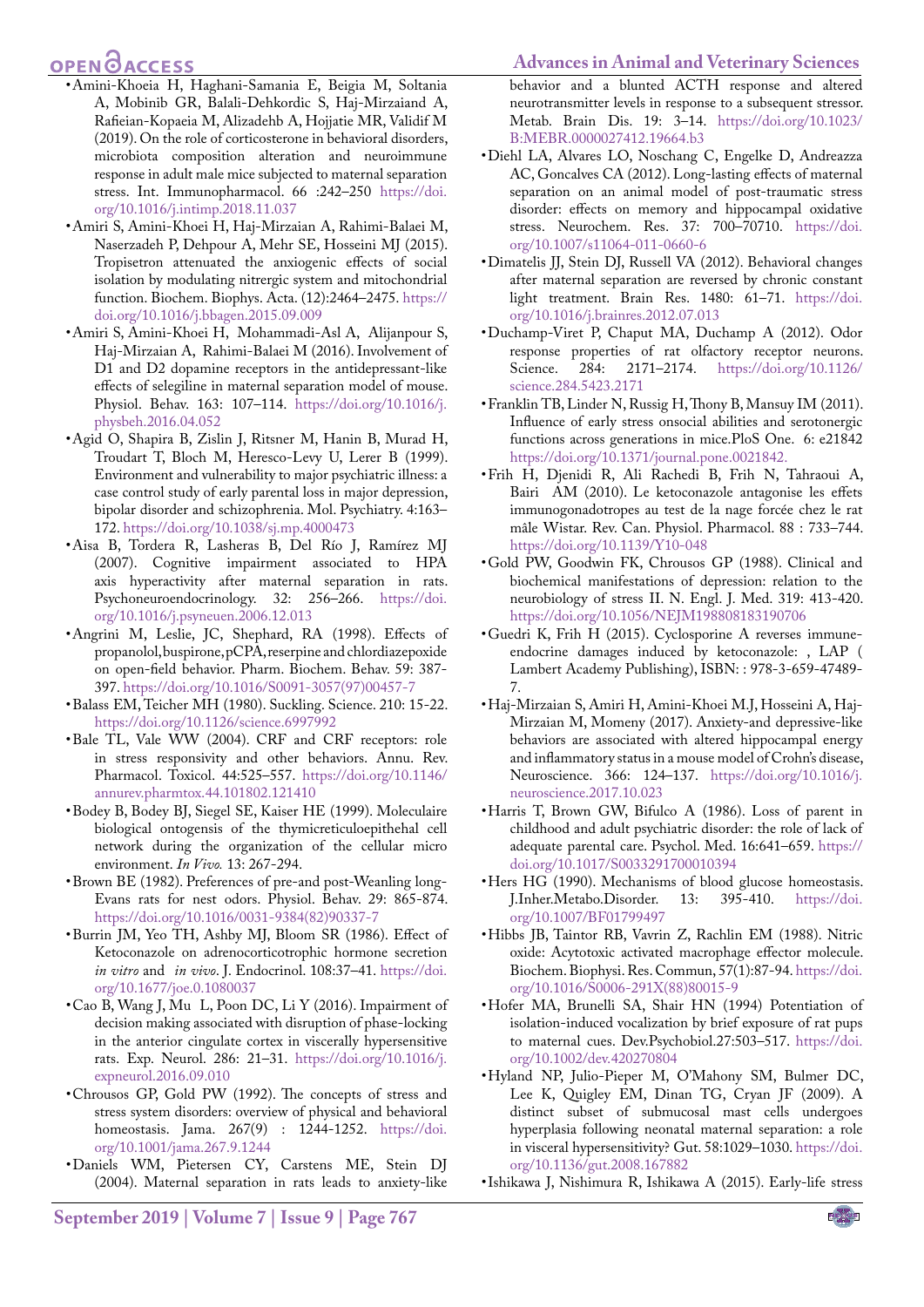# **OPEN**OACCESS

induces anxiety-like behaviors and activity imbalances in the medial prefrontal cortex and amygdala in adult rats. Euro. J. Neurosci. 41(4): 442–453. [https://doi.org/10.1111/](https://doi.org/10.1111/ejn.12825 ) [ejn.12825](https://doi.org/10.1111/ejn.12825 )

- • James MH, Campbell EJ, Walker FR, Smith DW, Richardson HN, Hodgson DM, Dayas CV (2014) Exercise reverses the effects of early life stress on orexin cell reactivity in male but not female rats. Front.Behav.Neurosci.8:1–9. [https://doi.](https://doi.org/10.3389/fnbeh.2014.00244 ) [org/10.3389/fnbeh.2014.00244](https://doi.org/10.3389/fnbeh.2014.00244 )
- <span id="page-7-10"></span>• Jahng JW, Ryu V, Yoo SB, Noh SJ, Kim JY, Lee JH (2010). Mesolimbic dopaminergicactivity responding to acute stress is blunted in adolescent rats that experiencedneonatal maternal separation.Neuroscience. 171:144–152. [https://](https://doi.org/10.1016/j.neuroscience.2010.08.063 ) [doi.org/10.1016/j.neuroscience.2010.08.063](https://doi.org/10.1016/j.neuroscience.2010.08.063 )
- <span id="page-7-13"></span>• Kimnelman CP (1993). Clinical reveur of olfaction. An. Jotolaryngol.14:227-239. https://doi.org/10.1016/0196[https://doi.org/10.1016/0196-](https://doi.org/10.1016/0196-0709(93)90065-F ) [0709\(93\)90065-F](https://doi.org/10.1016/0196-0709(93)90065-F )
- <span id="page-7-12"></span>• Kristensen HH, Jones RB, Schofield CP, White RP, Wathes CM (2001). The use of olfactory and other cues for social recognition by juvenile. Appl. Anim. Behav. Sci. 72:321-333. [https://doi.org/10.1016/S0168-1591\(00\)00209-4](https://doi.org/10.1016/S0168-1591(00)00209-4 )
- <span id="page-7-6"></span>• Kuhn CM, Schanberg SM (1998). Responses to maternal separation: mechanisms and mediators. Int.J.Dev.<br>Neurosci.16:261-270. https://doi.org/10.1016/S0736[https://doi.org/10.1016/S0736-](https://doi.org/10.1016/S0736-5748(98)00034-3 ) [5748\(98\)00034-3](https://doi.org/10.1016/S0736-5748(98)00034-3 )
- <span id="page-7-18"></span>• Lakshmi BVS, Sudhakar M (2009). Adaptogenic Activity of Lagenaria: An Experimental study using acute stress models on rats. J Pharmacol Toxicol. 4(8): 300‐306. [https://doi.](https://doi.org/10.3923/jpt.2009.300.306 ) [org/10.3923/jpt.2009.300.306](https://doi.org/10.3923/jpt.2009.300.306 )
- <span id="page-7-2"></span>• Longstaffe S (1979). Maternal deprivation masking as mental retardation in children. Canad.Fam.Phys. 25:1365–1367.
- <span id="page-7-1"></span>• Li M, Xue X, Shao S, Shao F, Wang W (2013). Cognitive, emotional and neurochemical effects of repeated maternal separation in adolescent rats. Brain Res. 1518:82–90[. https://]( https://doi.org/10.1016/j.brainres.2013.04.026 ) [doi.org/10.1016/j.brainres.2013.04.026]( https://doi.org/10.1016/j.brainres.2013.04.026 )
- <span id="page-7-11"></span>• Leussis MP, Freund N, Brenhouse HC, Thompson BS, Andersen SL (2012). Depressive-like behavior in adolescents after maternal separation: sex differences, controllability, and GABA. Dev.Neurosci. 34:210–217. [https://](https://doi.org/10.1159/000339162 ) [doi.org/10.1159/000339162](https://doi.org/10.1159/000339162 )
- <span id="page-7-4"></span>• Lippmann M, Bress A, Nemeroff CB, Plotsky PM, Monteggia LM (2007). Long-term behavioural and molecular alterations associated with maternal separation in rats. Eur.J.Neurosci. 25:3091–3098. [https://doi.org/10.1111/](https://doi.org/10.1111/j.1460-9568.2007.05522.x ) [j.1460-9568.2007.05522.x](https://doi.org/10.1111/j.1460-9568.2007.05522.x )
- <span id="page-7-19"></span>• Macmicking J, Xie QW, Nathan C (1997). Nitric oxide and macrophage function. Annu. ev. mmunol. 15 : 323-50. https://doi.org/10.1146/annurev.immunol.15.1.323
- <span id="page-7-5"></span>• Melo C, Vizina RCL, Silvab NU, Ishikawaa DT, Echeverrya MB, Carrettieroa DC, Almeida MC (2018). Early maternal separation promotes alterations in the thermoregulatory profile of adult Wistar rats. J.Therm.Biol. 78 (2018):151– 160. [https://doi.org/10.1016/j.jtherbio.2018.09.013](https://doi.org/10.1016/j.jtherbio.2018.09.013 )
- • Nascimento E, Cavalcante T, Pereira S, Palmeira A, Rocha M.C, Viana M.T, et al. (2004). O exercício físico crônico altera o perfil leucocitário e a taxa de fagocitose de ratos estressados. Rev.Port.Ciênc.Desporto. 4(3): 26-33[. https://]( https://doi.org/10.5628/rpcd.04.03.26 ) [doi.org/10.5628/rpcd.04.03.26]( https://doi.org/10.5628/rpcd.04.03.26 )
- <span id="page-7-15"></span>• Nordlie RC, Foster JD, Lange AJ (1999). Regulation of glucose production by the liver a Animal. Rev. Nutr. 19: 379-406. <https://doi.org/10.1146/annurev.nutr.19.1.379>
- • O'Malley D, Dinan TG, Cryan JF (2010b). Alterations in colonic corticotropin-releasing factor receptors in

#### **Advances in Animal and Veterinary Sciences**

the maternally separated rat model of irritable bowel syndrome: differential effects of acute psychological and physical stressors. Peptides. 31(4):662–670. [https://doi.](https://doi.org/10.1016/j.peptides.2010.01.004 ) [org/10.1016/j.peptides.2010.01.004](https://doi.org/10.1016/j.peptides.2010.01.004 )

- • O'Mahony S, Chua AS, Quigley EM, Clarke G, Shanahan F, Keeling PW, Dinan TG (2008). Evidence of an enhanced central 5HT response in irritable bowel syndrome and in the rat maternal separation model. Neurogastroent.<br>Motil. 20:680–688. https://doi.org/10.1111/j.1365[https://doi.org/10.1111/j.1365-](https://doi.org/10.1111/j.1365-2982.2007.01065.x ) [2982.2007.01065.x](https://doi.org/10.1111/j.1365-2982.2007.01065.x )
- • O'Malley D, Julio-Pieper M, Gibney SM, Dinan TG, Cryan JF (2010a). Distinct alterations in colonic morphology and physiology in two rat models of enhanced stress-induced anxiety- and depression-like behavior. Stress. 13:114–122. [https://doi.org/10.3109/10253890903067418](https://doi.org/10.3109/10253890903067418 )
- • O'Mahony SM, Marchesi JR, Scully P, Codling C, Ceolho AM, Quigley EM, Cryan JF, Dinan TG (2009). Early life stress alters behavior, immunity, and microbiota in rats: implications for irritable bowel syndrome and psychiatric illnesses. Biol. Psychiatry. 65:263–267. [https://doi.](https://doi.org/10.1016/j.biopsych.2008.06.026 ) [org/10.1016/j.biopsych.2008.06.026](https://doi.org/10.1016/j.biopsych.2008.06.026 )
- <span id="page-7-7"></span>• Ohta K, Warita K, Suzuki S, Kusaka T, Yakura T, Liu JQ, Tamai M, Takeuchi Y (2014). Prolonged maternal separation disturbs the serotonergic system during early brain development. Int. J. Dev. Neurosci. 33:15–21[. https://doi.]( https://doi.org/10.1016/j.ijdevneu.2013.10.007 ) [org/10.1016/j.ijdevneu.2013.10.007]( https://doi.org/10.1016/j.ijdevneu.2013.10.007 )
- <span id="page-7-17"></span>• Ottaviani E, Franceschi C (1996). The neuroimmunology of stress from invertebrates to man progress in neurobiology. 48:421-440[. https://doi.org/10.1016/0301-0082\(95\)00049-]( https://doi.org/10.1016/0301-0082(95)00049-6 ) [6]( https://doi.org/10.1016/0301-0082(95)00049-6 )
- <span id="page-7-8"></span>• Owiredu W, Amegatcher G, Amidu N (2009). Precision and accuracy of three blood glucose meters: accu-chek advantage, one touch horizon, and sensocard. J. Med. Sci. 9(4): 185-193 <https://doi.org/10.3923/jms.2009.185.193.>
- <span id="page-7-9"></span>• Own LS, Iqbal R, Patel PD (2013). Maternal separation alters serotonergic and HPA axisgene expression independent of separation duration in c57bl/6 mice. Brain Res. 1515: 29–38 [https://doi.org/10.1016/j.brainres.2013.03.032](https://doi.org/10.1016/j.brainres.2013.03.032 )
- <span id="page-7-3"></span>• Plotsky PM, Thrivikraman KV, Nemer off CB, Caldji C, Sharma S, Meaney MJ (2005). Long-term consequences of neonatal rearing on central corticotropin-releasing factor systems in adult male rat offspring. Neuropsychopharmacol. 30:2192– 2204[. https://doi.org/10.1038/sj.npp.1300769]( https://doi.org/10.1038/sj.npp.1300769 )
- <span id="page-7-0"></span>• Plotsky PM, Meaney MJ (1993).Early postnatal experience alters hypothalamic corticotropin-releasing factor (CRF) mRNA, median eminence CRF content and stress-induced release in adult rats. Brain Res. Mol. Brain Res. 18:195–200 [https://doi.org/10.1016/0169-328X\(93\)90189-V](https://doi.org/10.1016/0169-328X(93)90189-V)
- <span id="page-7-14"></span>• Pacak K, Palkovits M (2001). Stressor specificity of central neuroendocrine responses: Implication for stressrelated disorders. Endocv. Rev. 22: 502-548. [https://doi.](https://doi.org/10.1210/edrv.22.4.0436 ) [org/10.1210/edrv.22.4.0436](https://doi.org/10.1210/edrv.22.4.0436 )
- • Pellow S, Chopin P, File SE, Briley M (1985). Validation of open: closed arm entries in an elevated plus-maze as a measure of anxiety in the rat. J. Neurosci. Meth. 14: 149-167 (1985). [https://doi.org/10.1016/0165-0270\(85\)90031-7](https://doi.org/10.1016/0165-0270(85)90031-7 )
- • Pereira B (1996). Radicais livres de oxigênio e sua importância para a funcionalidade imunológica. Motriz. 2(2): 71-9
- <span id="page-7-16"></span>• Rahimi R, Abdollahi M (2007). A review on mechanisms involved in hyperglycemia induced by organophosphorus insecticides pesticide. Biochem. Physiol. 88: 115-121. <https://doi.org/10.1016/j.pestbp.2006.10.003>
- • Ray KR, Hazra D (2003). Central inhibitory effect